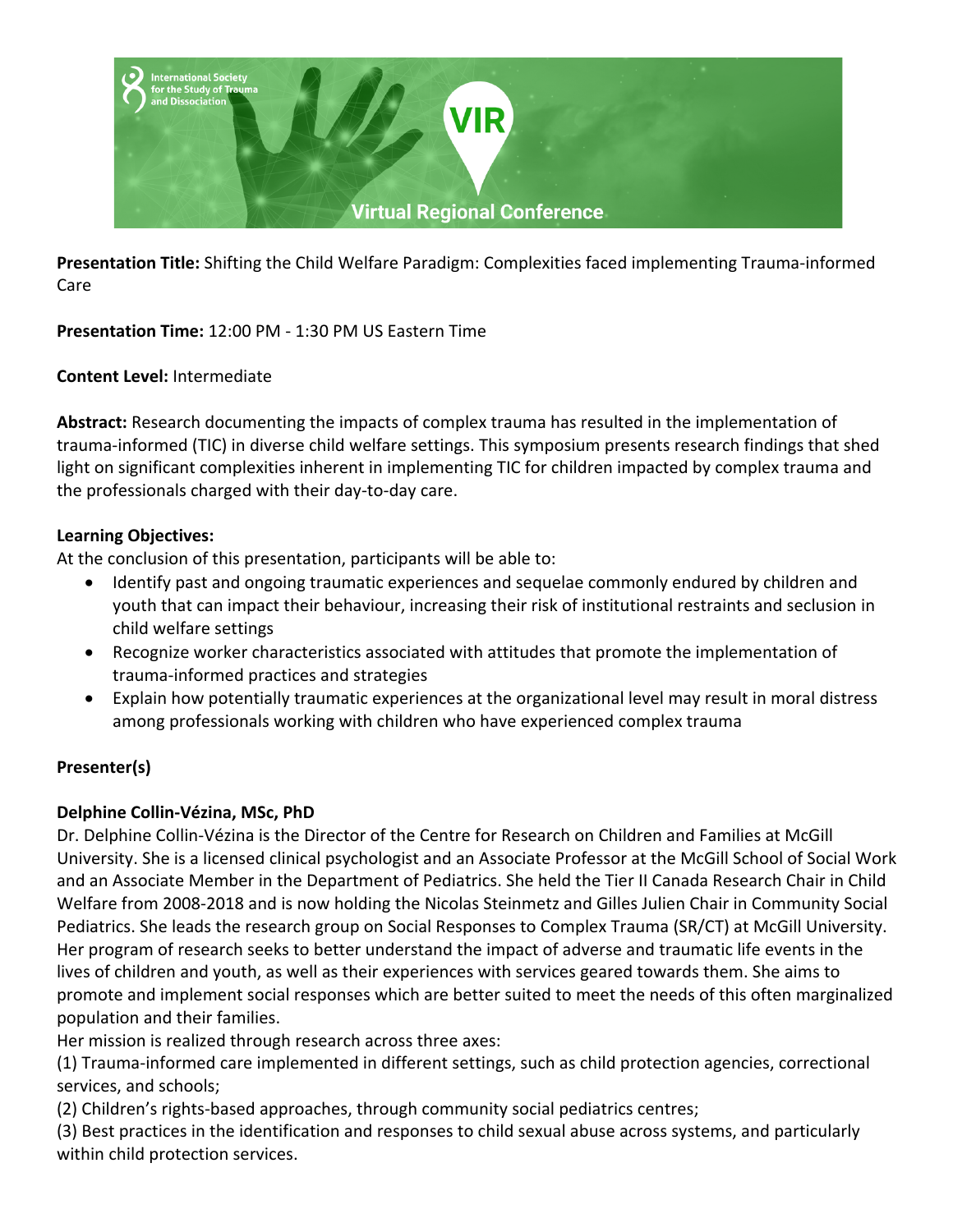#### **Ginny Sprang, PhD**

Ginny Sprang, Ph.D., is a Professor in the College of Medicine, Department of Psychiatry at the University of Kentucky, and the Executive Director of the UK Center on Trauma and Children. Dr. Sprang is the Principal Investigator of multiple federal and state grants that examine child traumatic stress, treatment effectiveness, and best practices protocols for a wide range of trauma survivors. Dr. Sprang serves as a Steering Committee member for the National Child Traumatic Stress Network, and is a chair emeritus of the Secondary Traumatic Stress Committee for the National Child Traumatic Stress Network. She served as a Special Interest Group Chair for the International Society for Traumatic Stress Studies for 13 years. Dr. Sprang currently serves as a consultant to the Department of Justice, Office of Victims of Crime. Dr. Sprang has published extensively in the area of child traumatic stress, commercial sexual exploitation of minors, victimization, and secondary traumatic stress.

### **Alexandra Matte-Landry, BA, PhD**

Dr. Alexandra Matte-Landry completed her PhD in clinical psychology and neuropsychology at Laval University (Quebec City, Canada) in September 2018. Since this time, she has been working as a postdoctoral fellow under the supervision of Dr. Delphine Collin-Vézina. Dr. Matte-Landry is a member of many research group: Centre for Research on Children and Families (CRCF), Centre de recherche universitaire sur les jeunes et les familles (CRUJEF), and Centre de recherche interdisciplinaire sur les problèmes conjugaux et les agressions sexuelles (CRIPCAS). Moreover, in the previous years, she has been granted doctoral and postdoctoral scholarship from private and government agencies. Her research interest include developmental psychopathology, child development, neuropsychology, child maltreatment, and restraint and seclusion in residential care. Dr. Matte-Landry has also developed an expertise in the management and analysis of large longitudinal data base. She is working on a systematic review on cognitive outcomes in children with complex trauma. She is also engaging in a nation-wide project of trauma-informed care implementation in residential settings for children and youth cared for by child protective services and youth justice system. Moreover, Dr. Matte-Landry is a licensed clinical psychologist and neuropsychologist who has been working with children and adolescents with psychiatric symptoms and disorders or brain damages for the past 7 years.

#### **Denise Brend, MSW, PhD**

Denise Brend is a postdoctoral fellow at the Université de Sherbrooke working on the study "Implantation et évaluation modèle Attachement, Régulation et Compétences auprès d'enfants de 6 à12 ans". She is cosupervised by Canada Research Chairs: Dr. Nadine Lanctôt and Dr. Delphine Collin-Vézina (McGill University). Recipient of an FQRSC doctoral scholarship, in 2015 she was selected as a Research Fellow in the Research Training Programme of the International Psychoanalytical Association (London, U.K.). She has been a course and field instructor in the McGill School of Social Work. Currently, she is a permanent faculty member at Dawson College where she completed the New School teacher trainee program. Denise has 13 years of experience as a psychotherapist, a social worker in mental health, a clinical supervisor, and clinical trainer. She specializes in complex and work-related trauma. She is also the co-chair of a Special Interest Group on Interpretive Phenomenological Analysis with the McGill Qualitative Health Research Group.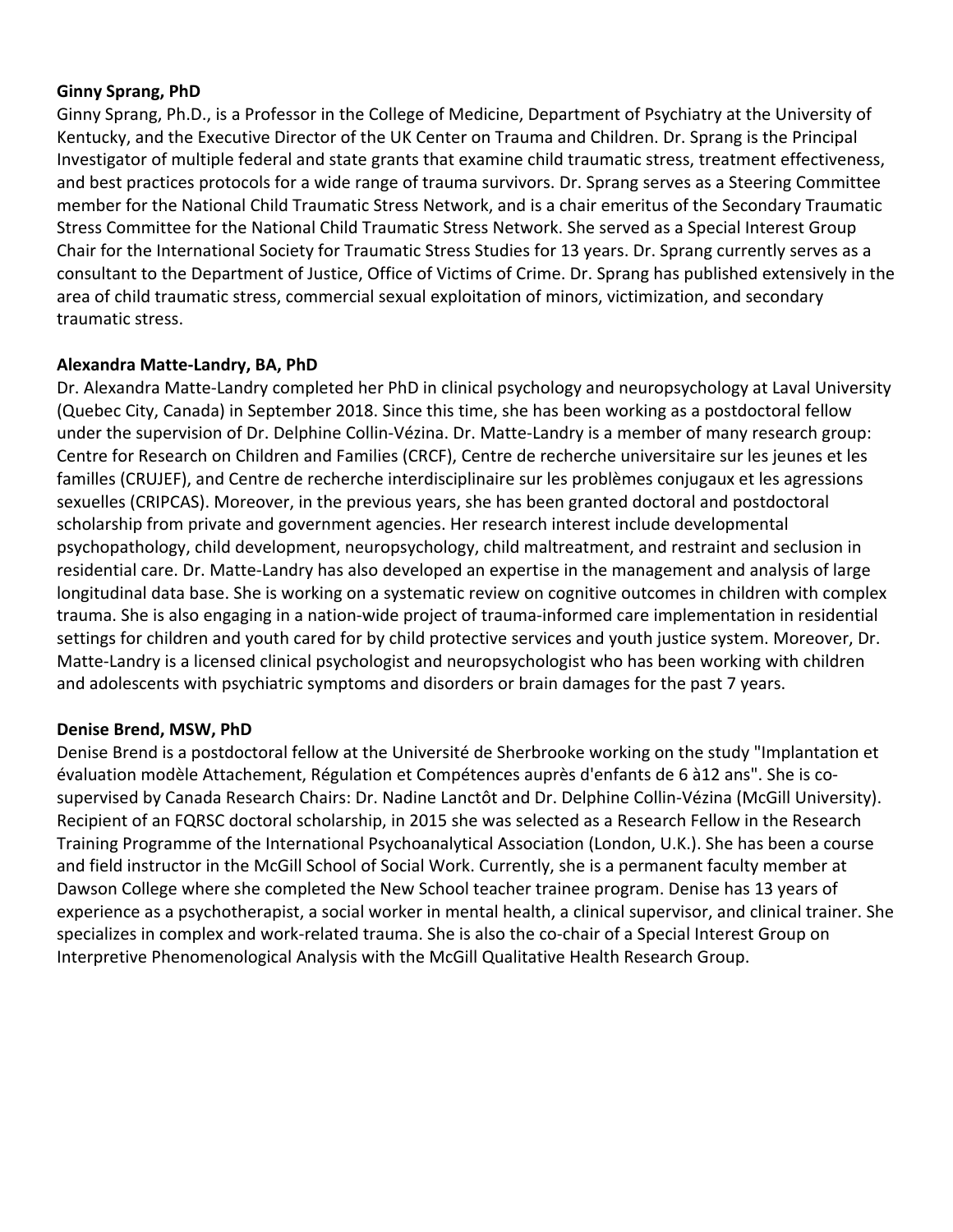**Presentation Title:** Impacts of Child Welfare Worker Individual Characteristics on Attitudes Towards Traumainformed Care

**Abstract:** Children and youth placed in institutionalized care are as a result of child protection and youth justice involvement tend to have extremely high rates of exposure to traumatic events and alarmingly high trauma-related, and other, mental health symptoms. These findings have influenced child welfare agencies and young offender services to consider adopting TIC approaches to better address these children's complex needs. Worker attitudes have been found to be a pivotal factor that predicts the adoption of new programs. The objective of the current paper is to contribute to the growing empirical knowledge base about worker attitudes by documenting worker attitudes toward TIC and by contrasting those perspectives by worker gender, level of education, years of practice, job setting (child protection vs juvenile detention), role (floor staff vs management), and clientele age group (school-aged vs adolescence). A demographic survey and the Attitudes Related to Trauma-Informed Care questionnaire (ARTIC; Baker, Brown, Wolcox, Overstreet, & Arora, 2015) were completed by 422 child welfare workers. Findings show that female workers, those who work in child protection settings, and those in a managerial role, were more likely to endorse trauma-informed attitudes. Recommendations regarding child welfare staff training and support will be presented and discussed.

# **Presenter(s)**

Delphine Collin-Vézina, MSc, PhD

**Presentation Title:** Restraint and Seclusion Use Among Children and Youth in Residential Care: Rethinking These Practices in a Trauma-informed Perspective

**Abstract:** Histories of multiple interpersonal traumas accompanied by emotional and behavioral problems are common among children and youth placed in residential treatment care (RTC) as a result of child protection and youth justice involvement. In this presentation we will discuss these "problems," from a trauma-informed perspective, as manifestations of biological impacts of complex trauma on the developing brain; and, examine the use of restraint and seclusion (R&S) in RTC to manage emotional and behavioral "problems", before and after the implementation of TIC. The use of R&S in child welfare RTC in the province of Quebec, Canada, before ARC implementation will be presented followed by our post-implementation findings on the frequency of R&S. Our results suggest that there is a slight increase in R&S in the first months after implementation, followed by a significant decrease up until one year after implementation. We believe the slight increase in the first months reflects the complexity and challenges associated with TIC implementation in well-established child welfare systems. However, the significant decrease of R&S in the longer-term bolsters TIC as a promising shift in paradigm for children and youth with emotional and behavioral problems resulting from complex trauma.

## **Presenter(s)**

Alexandra Matte-Landry, BA, PhD

## **Presentation Title:** Moral Distress Among Residential Child Welfare Professionals

**Abstract:** The well-being of residential child welfare professionals has been shown to be impacted by exposure to violence and abuse and details of the abuse and neglect, or complex trauma, sustained by the children they serve. These exposures are associated with rates of staff turnover, and rates and lengths of placements for children in residential care. A secondary analysis using the narratives of ten educators was performed for an understanding of distress and potentially traumatic experiences (PTEs) to which they were exposed in the course of their work. Their accounts of working with their primary clients revealed expected exposure and